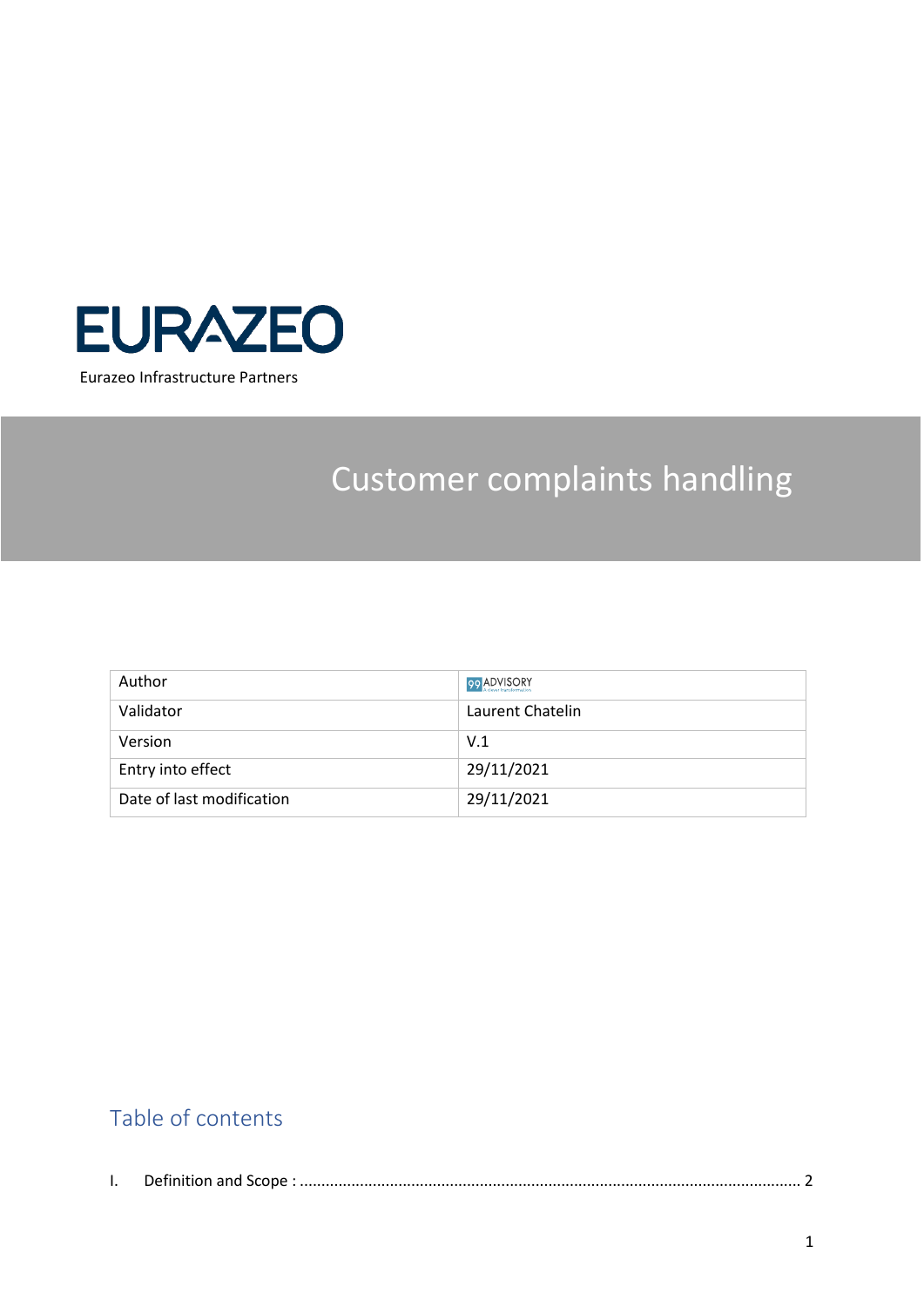| III. |  |  |  |  |
|------|--|--|--|--|
|      |  |  |  |  |
|      |  |  |  |  |
|      |  |  |  |  |
|      |  |  |  |  |
|      |  |  |  |  |
|      |  |  |  |  |

#### <span id="page-1-0"></span> $\overline{\mathbf{L}}$  . Definition and Scope:

<span id="page-1-1"></span>1. Definition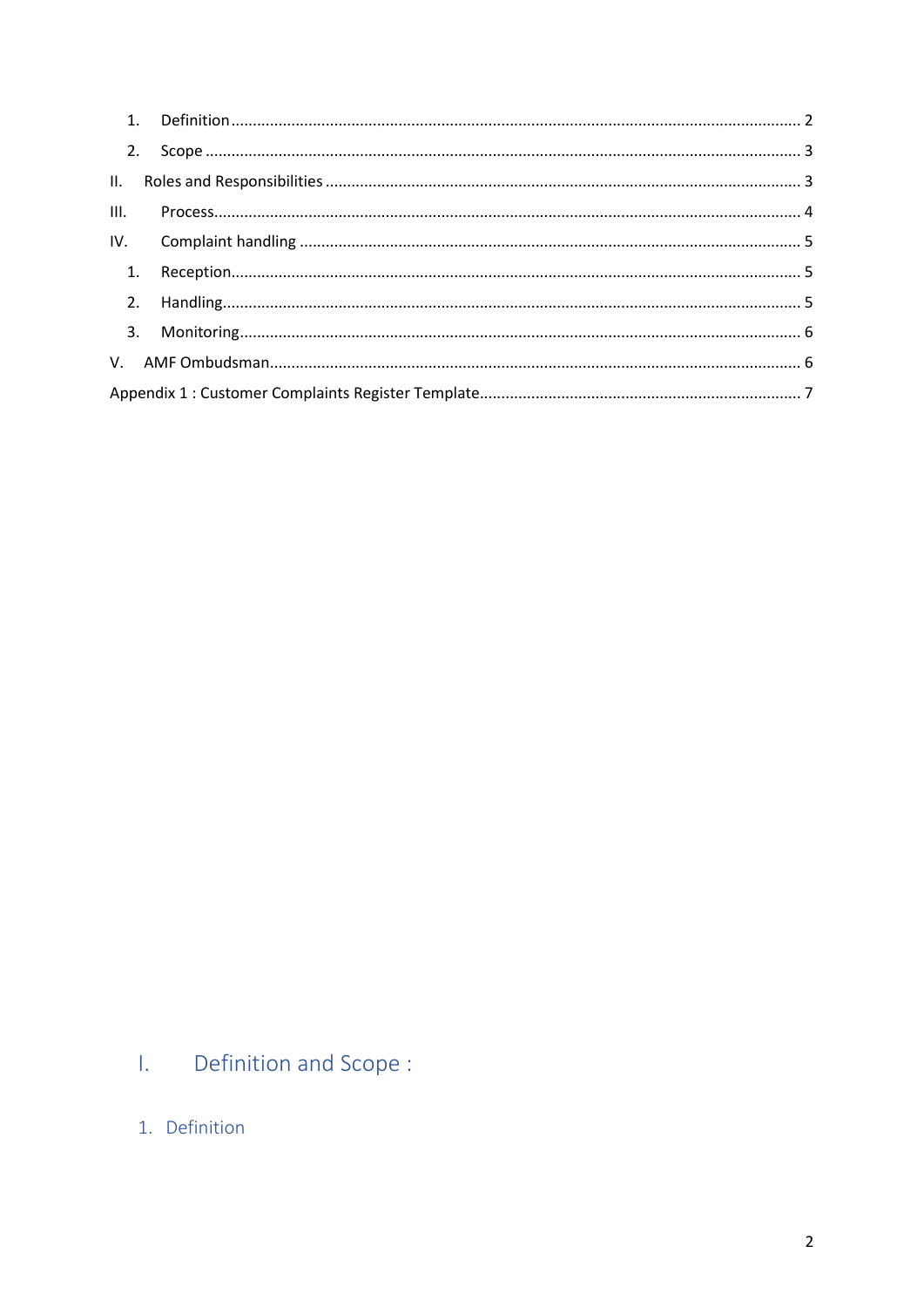A complaint is a statement from a client or investor expressing their unsatisfaction with regards to the services provided to them by EIP.

For example, without limitation, where somebody expresses:

- Having suffered some prejudice because of the management company, or one of its business partners,
- Having suffered quality of service failure,
- Having experienced a discrepancy or a gap between information that was provided at the time of the marketing of a fund and the service provided thereafter.

A request for information, opinion, clarification, service or performance is not deemed as a complaint and are therefore excluded from the present procedure.

#### <span id="page-2-0"></span>2. Scope

According to the AMF, the following provisions apply to management companies in the case of customer complaints handling:

- The management company shall establish and maintain an effective and transparent procedure for the timely and reasonable handling of complaints,
- The management company shall respond to the complaint within a maximum of two months as of the date of the receipt of the said complaint, except duly justified special circumstances,
- The management company shall implement a process enabling fair and consistent handling of complaints. Necessary resources and expertise shall be mobilised,
- The management company shall record each complaint and the measures taken to handle it. It shall also implement a complaint monitoring process enabling, among other thing, to identify problems and implement appropriate corrective measures,
- The complaint handling procedure shall be proportionate to the size and structure of the management company.

On that basis, EIP shall take the necessary steps to ensure that the information disclosed to potential clients on its activities is fair, clear and not misleading. EIP shall guarantee, through this procedure, the proper handling of complaints originating from its clients or prospects.

In any case, EIP shall provide this procedure to any client or investor who may request it, as well as relevant contact details.

| Role                | <b>Description and responsibility</b>                                          |  |  |  |  |  |  |
|---------------------|--------------------------------------------------------------------------------|--|--|--|--|--|--|
| <b>Staff member</b> | Inform the Managing Directors and the RCCI when receiving a<br>н.<br>complaint |  |  |  |  |  |  |

### <span id="page-2-1"></span>II. Roles and Responsibilities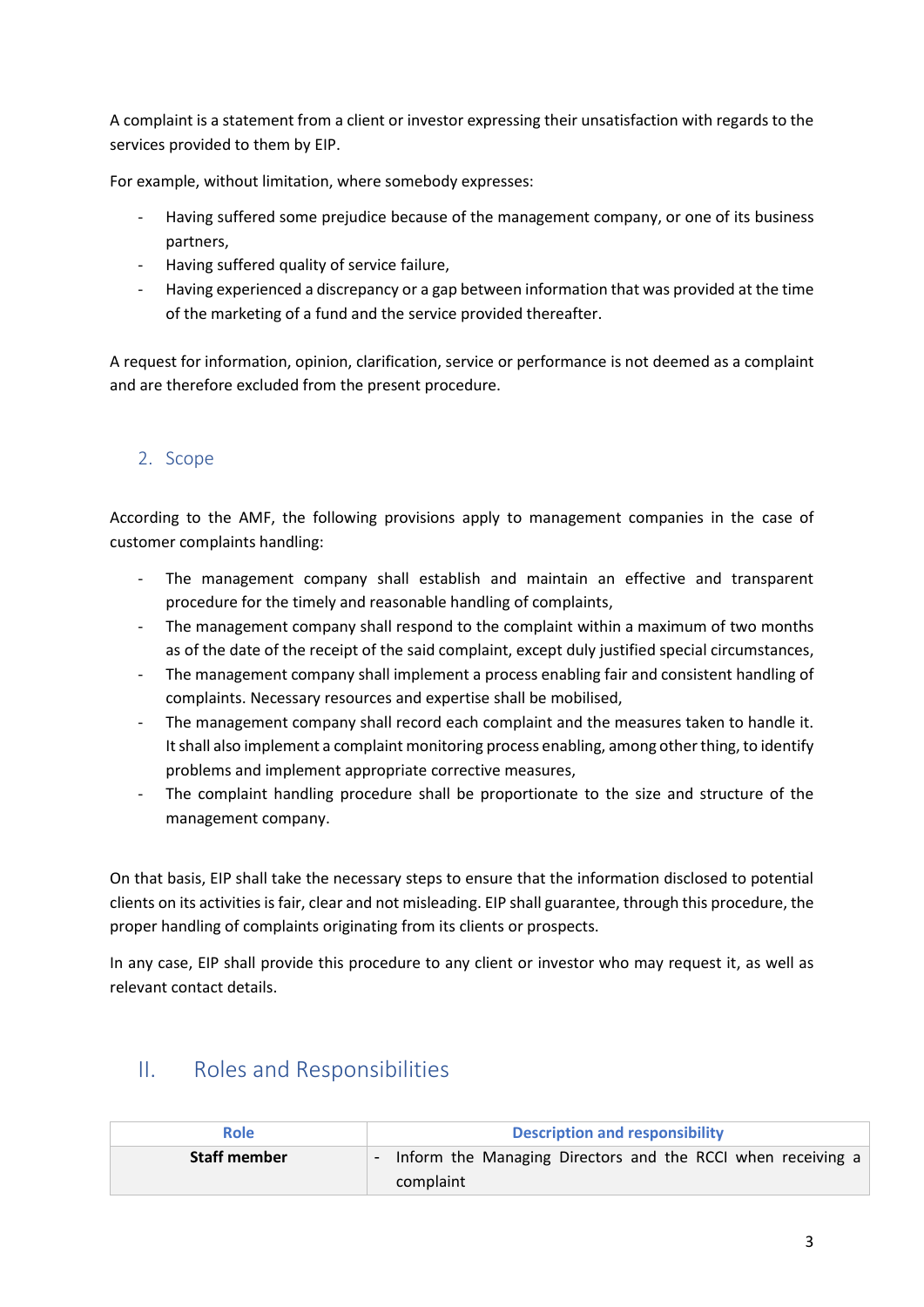| <b>RCCI</b> | Collect the client complaints<br>$\blacksquare$                                           |
|-------------|-------------------------------------------------------------------------------------------|
|             | Confirm receipt of the complaint within 10 business days<br>$\overline{\phantom{a}}$      |
|             | Answer to the client within 2 months in coordination with the<br>$\overline{\phantom{a}}$ |
|             | <b>Managing Directors</b>                                                                 |
|             | Register the complaint in the client complaints register<br>$\overline{\phantom{a}}$      |
|             | Monitor the complaint until closed<br>$\overline{\phantom{a}}$                            |
|             | Archive documents relating to the complaint                                               |

### <span id="page-3-0"></span>III. Process

A client or investor intending to make a complaint shall send EIP a letter at the following address:

Eurazeo Infrastructure Partners 2 rue de Thann 75017 Paris France The client or investor is requested to provide his/her contact details (postal address, e-mail address, phone number).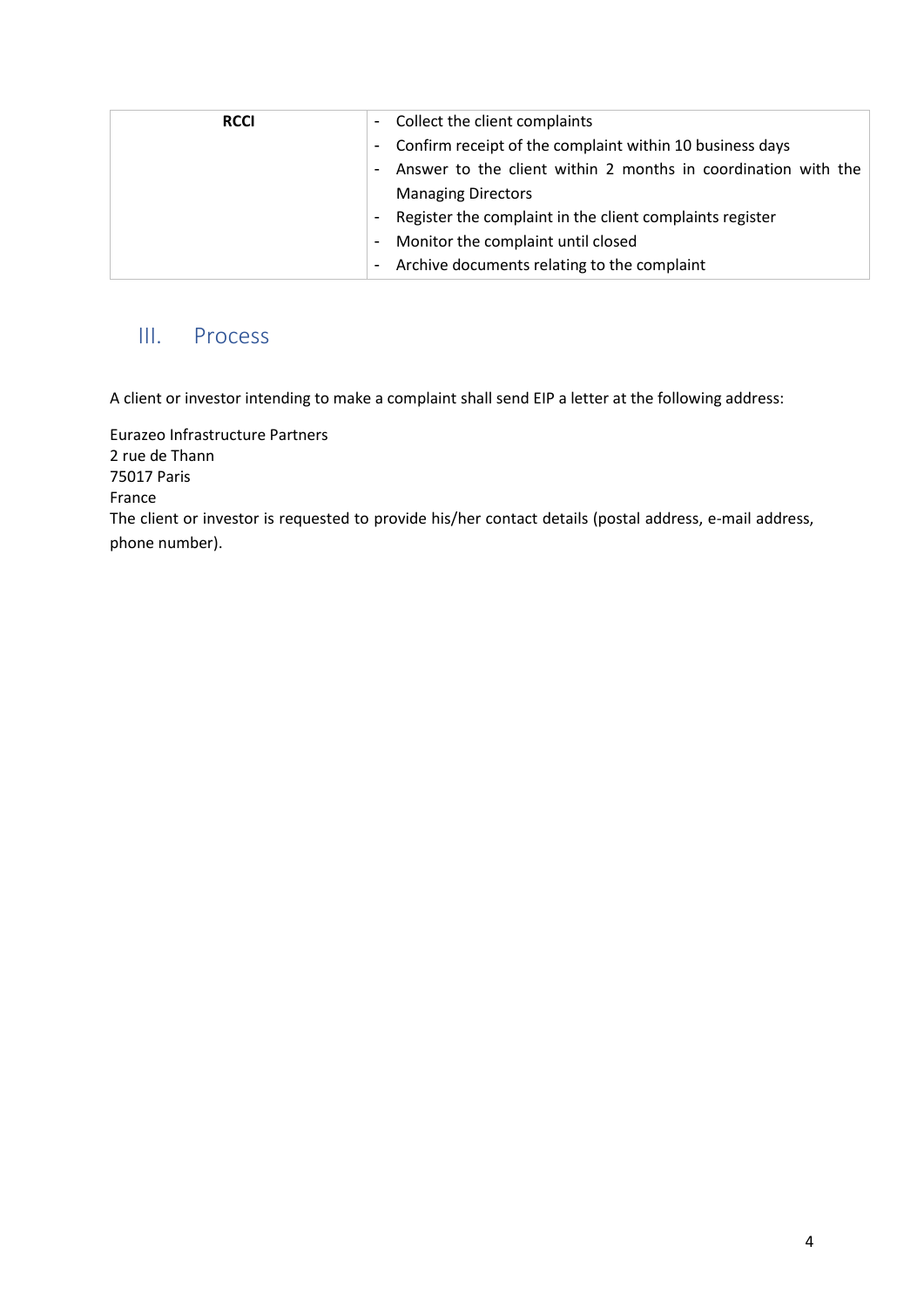### <span id="page-4-0"></span>IV. Complaint handling

EIP has identified three steps when handling client complaints: reception, handling and monitoring:



#### <span id="page-4-1"></span>1. Reception

The person receiving a written complaint should as soon as possible summarize the object of the complaint and inform the Managing Directors and the RCCI.

The RCCI oversees registering the complaint in the complaint register (*see Appendix 1 – Customer Complaints Register*) and opening a dedicated file.

If the complaint is not handled immediately, EIP has to send a letter confirming the receipt of the complaint to the client or investor **within 10 business days** from the date of receipt of the complaint. Through this letter, EIP informs its investor that his/her complaint is being properly handled and provide the clients with information on EIP complaints handling policy and relevant contact details.

If EIP intends to respond within 10 business days, it is not necessary to confirm receipt of the complaint.

#### <span id="page-4-2"></span>2. Handling

The RCCI shall handle customer complaints and draft a response. The response shall contain clear and explicit explanations with regards to the client's unsatisfaction. The draft response shall be reviewed and validated by a Managing Director.

If the incident is the result of an error made by a service provider, the RCCI shall draft a letter to the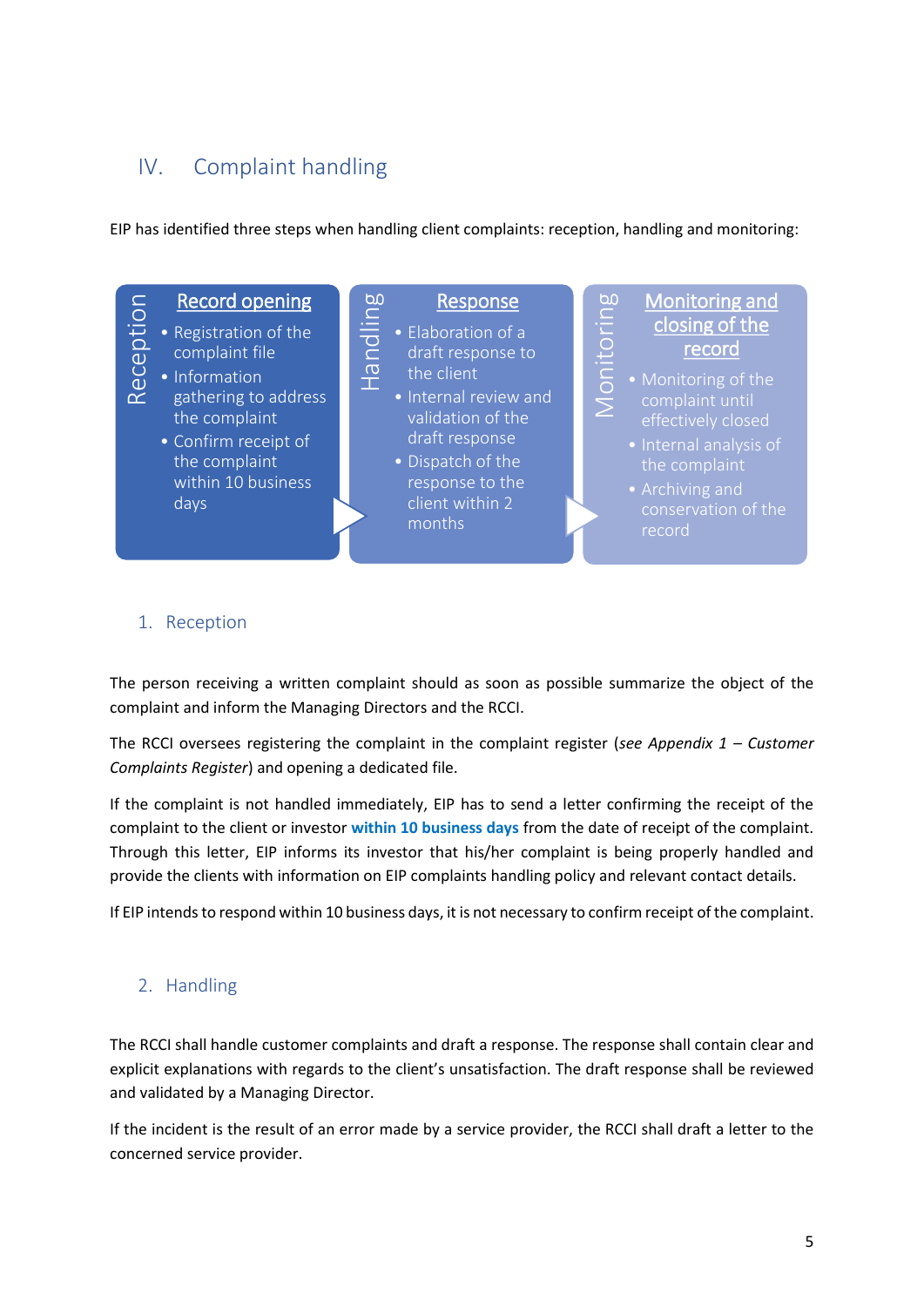The RCCI in coordination with the Managing Partners shall also engage in responding to the client complaint within **2 months**, except if special circumstances duly justify a later response.

The response letter shall be sent to the client via regular mail or email, or registered mail depending on the seriousness of the matter.

#### <span id="page-5-0"></span>3. Monitoring

The monitoring of the complaint shall be dealt with by the RCCI. The aim of monitoring is to ensure that the complaint is properly addressed and that the responses are sent in a timely manner.

Through this monitoring, EIP can identify breaches in its complaint handling process, and to define appropriate corrective actions to address and correct these issues.

All elements (copy of the response letter and any other document) in relation with the complaint should be kept during the duration of the relationship with the client, and during an additional 5-year period after the end of the relationship.

### <span id="page-5-1"></span>V. AMF Ombudsman

EIP does not have an internal mediation service, given its size. Therefore, if EIP rejects the complaint or if the client is unhappy with EIP's response, the AMF ombudsman's office can be contacted to resolve the matter amicably and to avoid litigation.

EIP is required to mention in its written response the right for the client to contact the AMF ombudsman's office, including its address:

Autorité des Marchés Financiers Marielle Cohen-Branche Médiateur de l'AMF 17 Place de la Bourse 75082 Paris Cedex 02 France

The request form as well as the mediation charter can be found on the AMF's website through the following link: "[Mediation Request Form](https://www.amf-france.org/en/amf-ombudsman/mediation-file/request-mediation)".